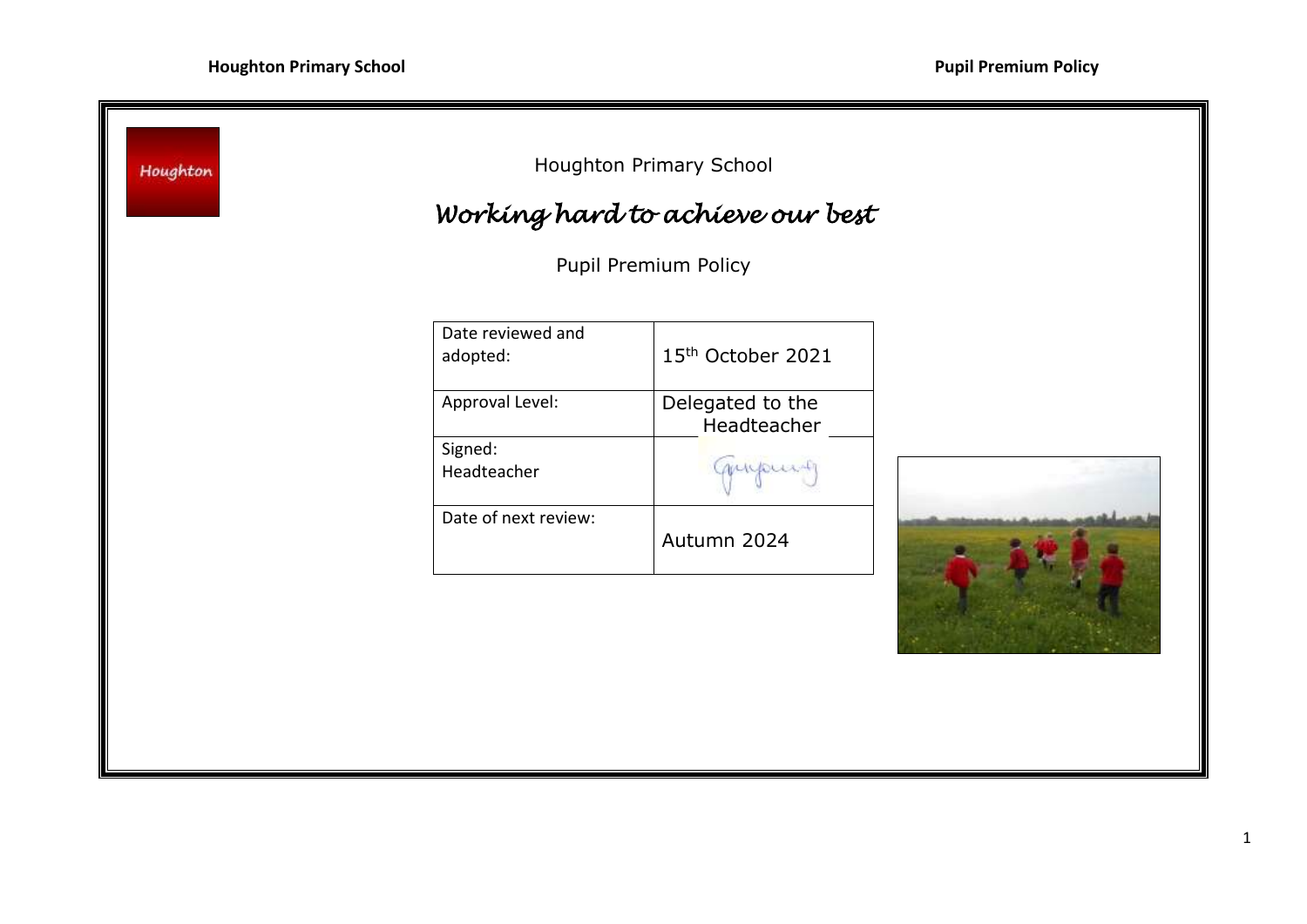#### **1. Aims**

This policy aims to:

- **Provide background information** about the pupil premium grant so that all members of the school community understand its purpose and which pupils are eligible
- Set out **how the school will make decisions** on pupil premium spending
- **Summarise the roles and responsibilities of those involved** in managing the pupil premium in school

## **2. Legislation and guidance**

This policy is based on the [pupil premium conditions of grant guidance \(2021-](https://www.gov.uk/government/publications/pupil-premium-allocations-and-conditions-of-grant-2021-to-2022/pupil-premium-conditions-of-grant-2021-to-2022-for-local-authorities) [2022\),](https://www.gov.uk/government/publications/pupil-premium-allocations-and-conditions-of-grant-2021-to-2022/pupil-premium-conditions-of-grant-2021-to-2022-for-local-authorities) published by the Education and Skills Funding Agency. It is also based on guidance from the Department for Education (DfE) on [virtual school head](https://www.gov.uk/guidance/pupil-premium-virtual-school-heads-responsibilities)s' [responsibilities concerning the pupil premium,](https://www.gov.uk/guidance/pupil-premium-virtual-school-heads-responsibilities) and the [service premium.](https://www.gov.uk/guidance/service-premium-information-for-schools)

In addition, this policy refers to the DfE's information on [what maintained schools](https://www.gov.uk/guidance/what-maintained-schools-must-publish-online#pupil-premium)  [must publish online.](https://www.gov.uk/guidance/what-maintained-schools-must-publish-online#pupil-premium)

# **3. Purpose of the grant**

The pupil premium grant is additional funding allocated to publicly funded schools to raise the attainment of disadvantaged pupils and support pupils with parents in the armed forces.

The school will use the grant to support these groups, which comprise pupils with a range of different abilities, to narrow any achievement gaps between them and their peers.

We also recognise that not all pupils eligible for pupil premium funding will have lower attainment than their peers. In such cases, the grant will be used to help improve pupils' progress and attainment so that they can reach their full potential.

## **4. Use of the grant**

Our spending strategy for the Pupil Premium Grant is informed by research evidence, referring to a range of sources, including the guide [published by the](https://educationendowmentfoundation.org.uk/evidence-summaries/pupil-premium-guide/)  [Education Endowment Foundation \(EEF\)](https://educationendowmentfoundation.org.uk/evidence-summaries/pupil-premium-guide/)

In drawing up our spending strategy we;

- Consider the context of the school and the main challenges or barriers our pupils face.
- Use other evidence such as learning from what works in our school to inform our decisions on pupil premium spending
- Address a wide range of needs, and take group and individual needs into account
- Engage with parents to take their views on the needs of their child into account

Some examples of how our school may use the grant include, but are not limited to:

- Providing extra one-to-one or small-group support
- Employing extra teaching assistants
- Provision of well-being and mental health support
- Running catch-up sessions before or after school (for example, for children who need extra help with maths or literacy)
- Providing extra tuition where needed
- Funding educational trips and visits

We will publish our strategy on the school's use of the pupil premium in each academic year on the school website, in line the DfE's requirements on what maintained schools must publish online and using the templates on GOV.UK.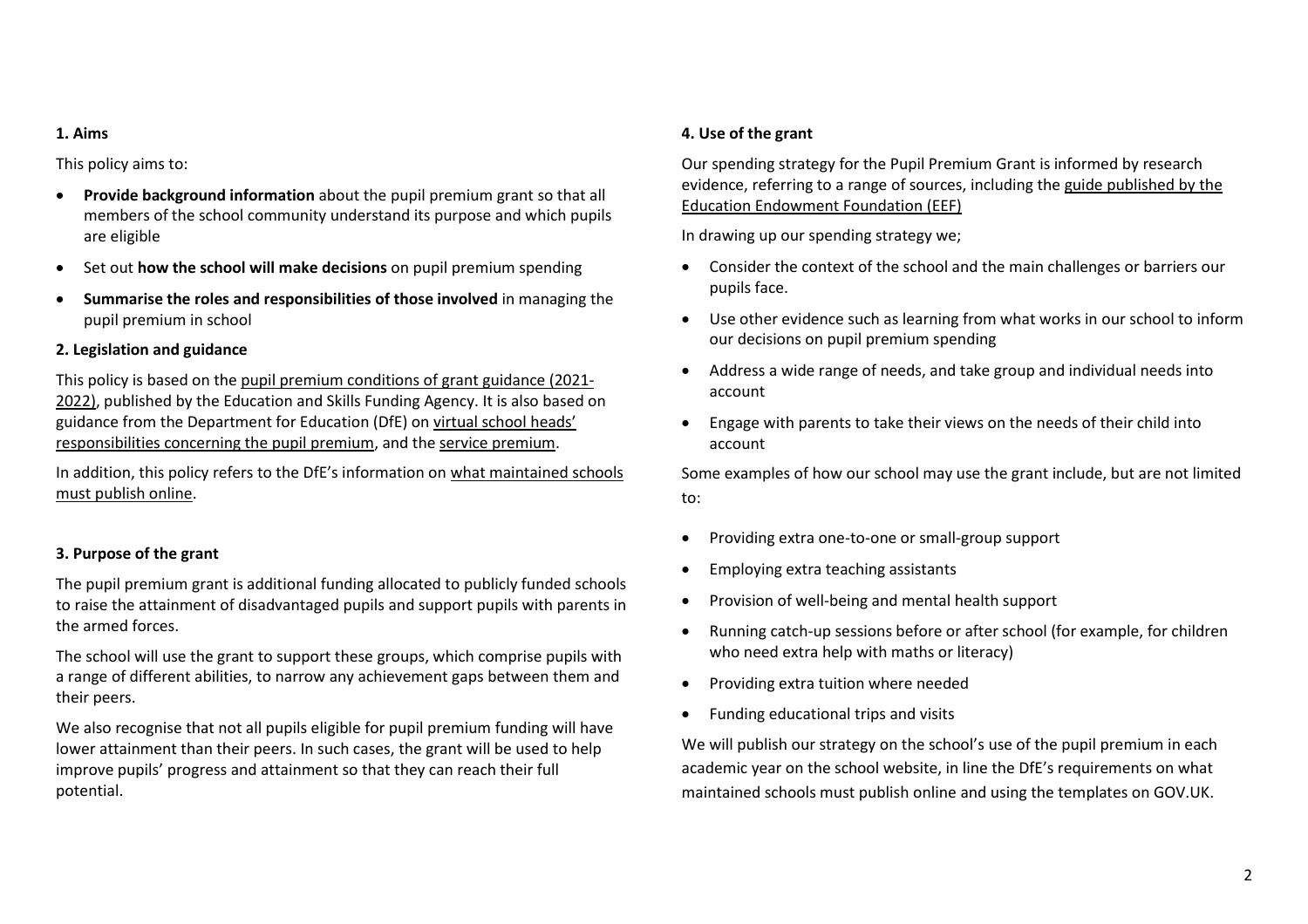Our pupil premium strategy is available here: [http://www.houghton.cambs.sch.uk/index.php/about-us/premium](http://www.houghton.cambs.sch.uk/index.php/about-us/premium-funding/pupil-premium)[funding/pupil-premium](http://www.houghton.cambs.sch.uk/index.php/about-us/premium-funding/pupil-premium)

## **5. Eligible pupils**

The pupil premium is allocated to the school based on the number of eligible pupils in between Reception and Year 6.

Eligible pupils fall into the categories explained below.

## **5.1 Ever 6 free school meals**

Pupils recorded in the most recent October school census who are known to have been eligible for free school meals at any point in the last 6 years (as determined by the DfE's latest conditions of grant guidance).

This includes pupils first known to be eligible for free school meals in the most recent October census.

It does not include pupils who received universal infant free school meals but would not have otherwise received free lunches.

#### **5.2 Looked after children**

Pupils who are in the care of, or provided with accommodation by, a local authority in England or Wales for at least 1 day. Allocations will be provisionally based on the children looked-after data return in March of the previous year, and then confirmed in December of the current year based on the children lookedafter data return in March of the current year.

#### **5.3 Post-looked after children**

Pupils recorded in the most recent October census who were looked after by an English or Welsh local authority immediately before being adopted, or who left local authority care on a special guardianship order or child arrangements order.

#### **5.4 Ever 6 service children**

Pupils recorded in the most recent October census:

- With a parent serving in the regular armed forces
- Who have been registered as a 'service child' in the school census at any point in the last 6 years (as determined by the DfE's latest conditions of grant guidance), including those first recorded as such in the most recent October census
- In receipt of a child pension from the Ministry of Defence because one of their parents died while serving in the armed forces

## **6. Roles and responsibilities**

#### **6.1 Headteacher and senior leadership team**

The headteacher and senior leadership team are responsible for:

- Keeping this policy up to date, and ensuring that it is implemented across the school
- Ensuring that all school staff are aware of their role in raising the attainment of disadvantaged pupils and supporting pupils with parents in the armed forces
- Planning pupil premium spending and keeping this under constant review, using an evidence-based approach and working with virtual school heads where appropriate
- Monitoring the attainment and progress of pupils eligible for the pupil premium to assess the impact of the school's use of the funding
- Reporting on the impact of pupil premium spending to the governing board on an ongoing basis
- Publishing the school's pupil premium strategy on the school website each academic year, as required by the DfE